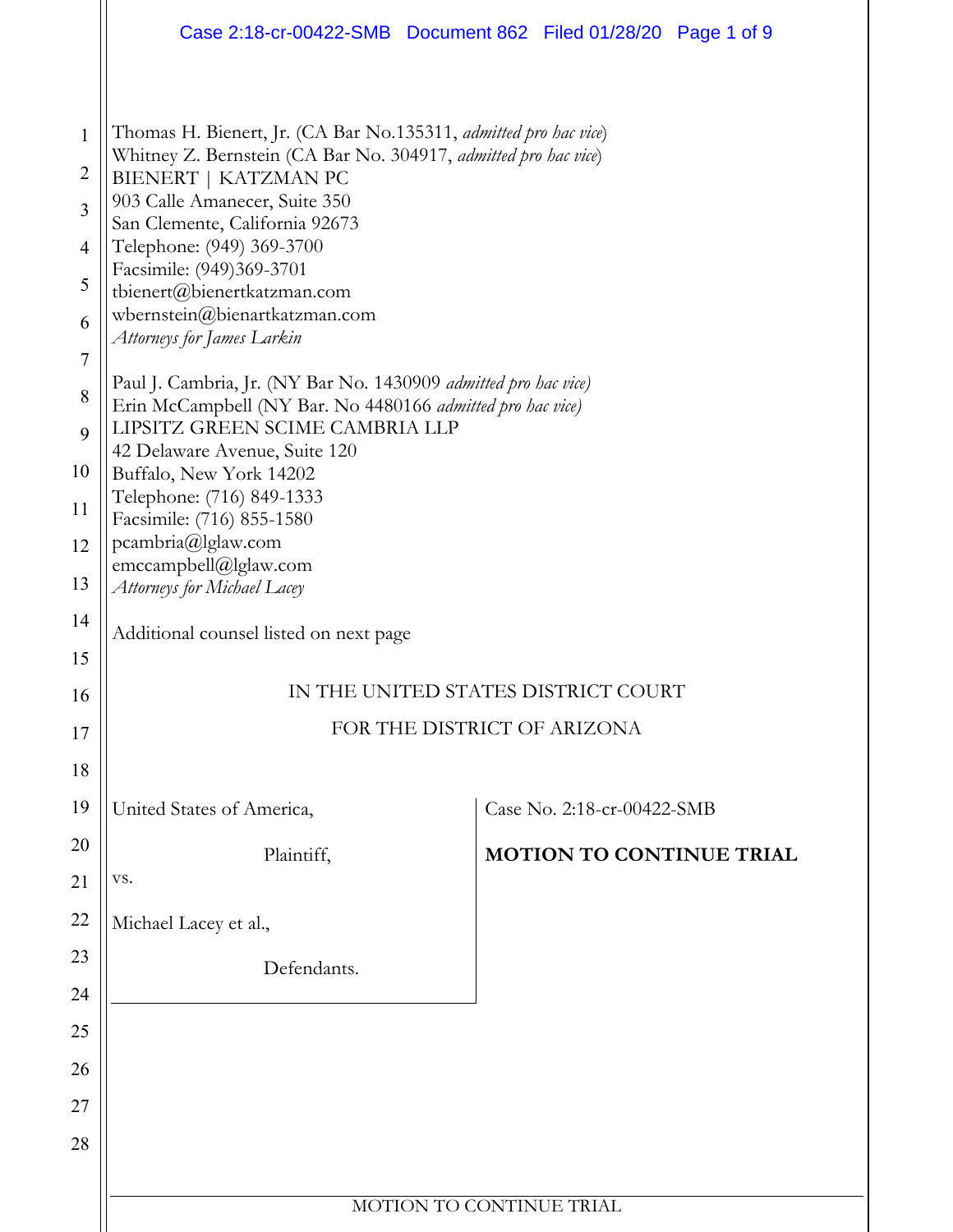|                                                                                                  | Case 2:18-cr-00422-SMB  Document 862  Filed 01/28/20  Page 2 of 9                                                                                                                                                                                                                                                                                                                                                                                                                                                                                                                                                                                                                                                      |  |  |  |
|--------------------------------------------------------------------------------------------------|------------------------------------------------------------------------------------------------------------------------------------------------------------------------------------------------------------------------------------------------------------------------------------------------------------------------------------------------------------------------------------------------------------------------------------------------------------------------------------------------------------------------------------------------------------------------------------------------------------------------------------------------------------------------------------------------------------------------|--|--|--|
| $\mathbf{1}$<br>$\overline{2}$<br>3<br>4<br>5<br>6<br>$\overline{7}$<br>8<br>9<br>10<br>11<br>12 | Gary S. Lincenberg (CA Bar No. 123058 admitted pro hac vice)<br>Ariel A. Neuman (CA Bar No. 241594 admitted pro hac vice)<br>Gopi K. Panchapakesan (CA Bar No. 279856 admitted pro hac vice)<br>BIRD, MARELLA, BOXER, WOLPERT, NESSIM,<br>DROOKS, LINCENBERG & RHOW, P.C.<br>1875 Century Park East, 23rd Floor<br>Los Angeles, California 90067-2561<br>Telephone: (310) 201-2100<br>Facsimile: (310) 201-2110<br>glincenberg@birdmarella.com<br>aneuman@birdmarella.com<br>gpanchapakesan@birdmarella.com<br>Attorneys for John Brunst<br>Bruce Feder (AZ Bar No. 004832)<br>FEDER LAW OFFICE, P.A.<br>2930 E. Camelback Road, Suite 160<br>Phoenix, Arizona 85016<br>Telephone: (602) 257-0135<br>bf@federlawpa.com |  |  |  |
| 13                                                                                               | Attorney for Scott Spear                                                                                                                                                                                                                                                                                                                                                                                                                                                                                                                                                                                                                                                                                               |  |  |  |
| 14<br>15<br>16<br>17<br>18<br>19<br>20                                                           | David Eisenberg (AZ Bar No. 017218)<br>DAVID EISENBERG PLC<br>3550 N. Central Ave., Suite 1155<br>Phoenix, Arizona 85012<br>Telephone: (602) 237-5076<br>Facsimile: (602) 314-6273<br>david@deisenbergplc.com<br>Attorney for Andrew Padilla<br>Joy Malby Bertrand (AZ Bar No. 024181)<br>JOY BERTRAND ESQ LLC<br>P.O. Box 2734                                                                                                                                                                                                                                                                                                                                                                                        |  |  |  |
| 21<br>22<br>23                                                                                   | Scottsdale, Arizona 85252<br>Telephone: (602)374-5321<br>Facsimile: (480)361-4694<br>joy.bertrand@gmail.com                                                                                                                                                                                                                                                                                                                                                                                                                                                                                                                                                                                                            |  |  |  |
| 24                                                                                               | Attorney for Joye Vaught                                                                                                                                                                                                                                                                                                                                                                                                                                                                                                                                                                                                                                                                                               |  |  |  |
| 25                                                                                               |                                                                                                                                                                                                                                                                                                                                                                                                                                                                                                                                                                                                                                                                                                                        |  |  |  |
| 26<br>27                                                                                         |                                                                                                                                                                                                                                                                                                                                                                                                                                                                                                                                                                                                                                                                                                                        |  |  |  |
| 28                                                                                               |                                                                                                                                                                                                                                                                                                                                                                                                                                                                                                                                                                                                                                                                                                                        |  |  |  |
|                                                                                                  | $11\,$<br>MOTION TO CONTINUE TRIAL                                                                                                                                                                                                                                                                                                                                                                                                                                                                                                                                                                                                                                                                                     |  |  |  |
|                                                                                                  |                                                                                                                                                                                                                                                                                                                                                                                                                                                                                                                                                                                                                                                                                                                        |  |  |  |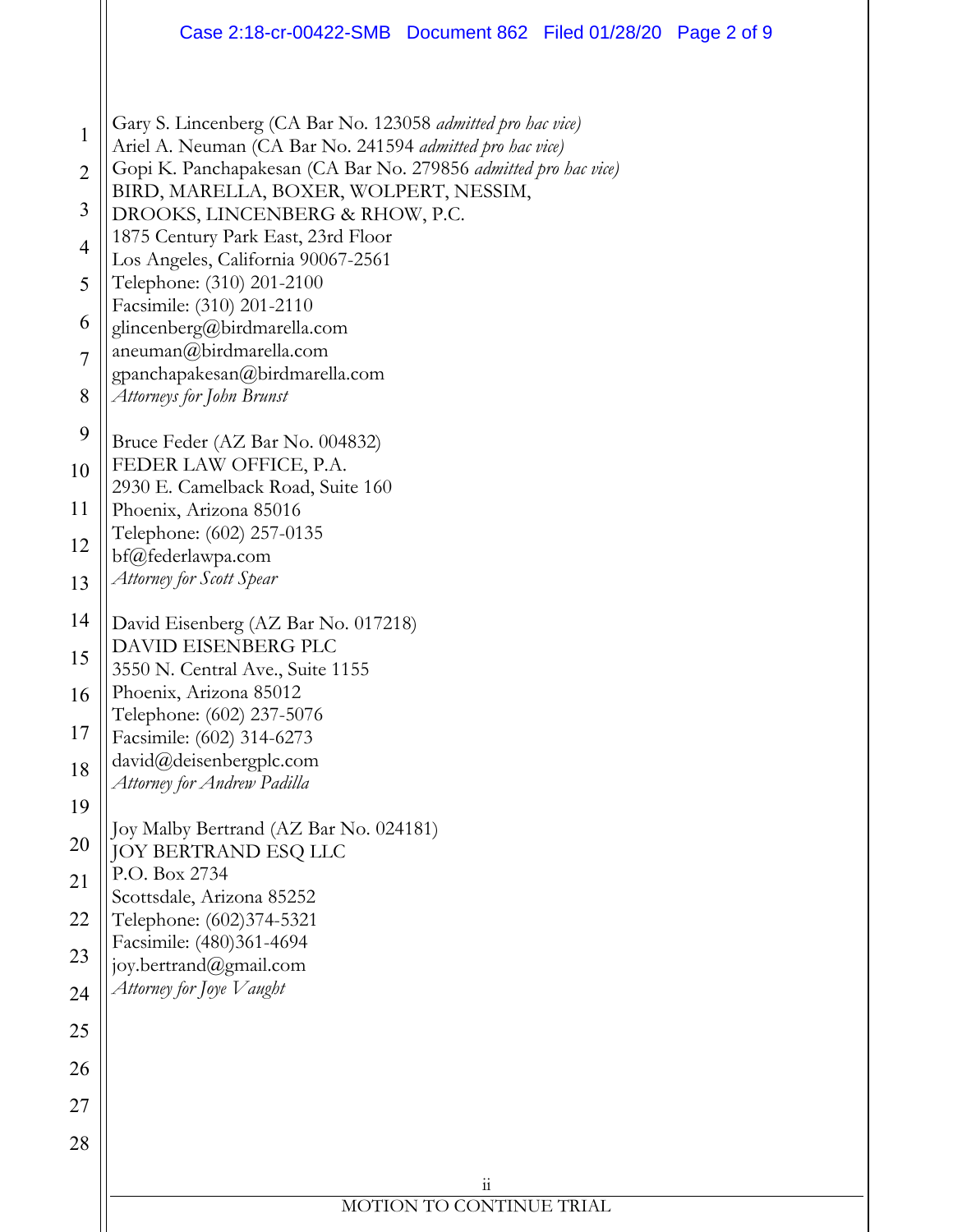#### **MOTION**

The Defendants, by and through their undersigned attorneys, pursuant to the Fifth and Sixth Amendments to the Constitution, move this Court to continue the current trial date for a period of approximately five (5) months to October 1st or 6th, 2020, with a concomitant extension of related deadlines, for the reasons that such continuance is necessary to ensure adequate preparation for trial, ensure effective assistance of counsel, and facilitate a fair trial. The need for continuance is based on several factors, including the voluminous amount of discovery involved and the need to investigate and prepare the defense of this complex and extensively pleaded case.

This motion is based on the following memorandum of points and authorities, the file in this matter, and such and further argument and evidence as may be presented.

It is expected that excludable delay pursuant to 18 U.S.C. section 3161(h) will occur as a result of this motion or an order based thereon.

The government has informed Defendants that it opposes a continuance of the trial date.

## **MEMORANDUM**

## **I. Continuance of the Trial Date is Necessary for Several Reasons**

**Scheduling Orders** A.

The original scheduling order of the Court (Judge Logan) called for a December 2, 2018, discovery cutoff for known Rule 16 materials, a date 13 months before the then-scheduled trial date of January 15, 2020. This Court later amended the scheduling order to, in pertinent part, to move the trial date to May 5, 2020.

The discovery deadlines appropriately factored in necessary time to adequately prepare for the trial, assuming discovery would be provided by deadlines imposed. The deadlines imposed have not been met for a variety of reasons, resulting in defendants being unable timely review and utilize critical discovery.

1

2

3

4

5

6

7

8

9

10

11

12

13

14

15

16

17

18

19

20

21

22

23

24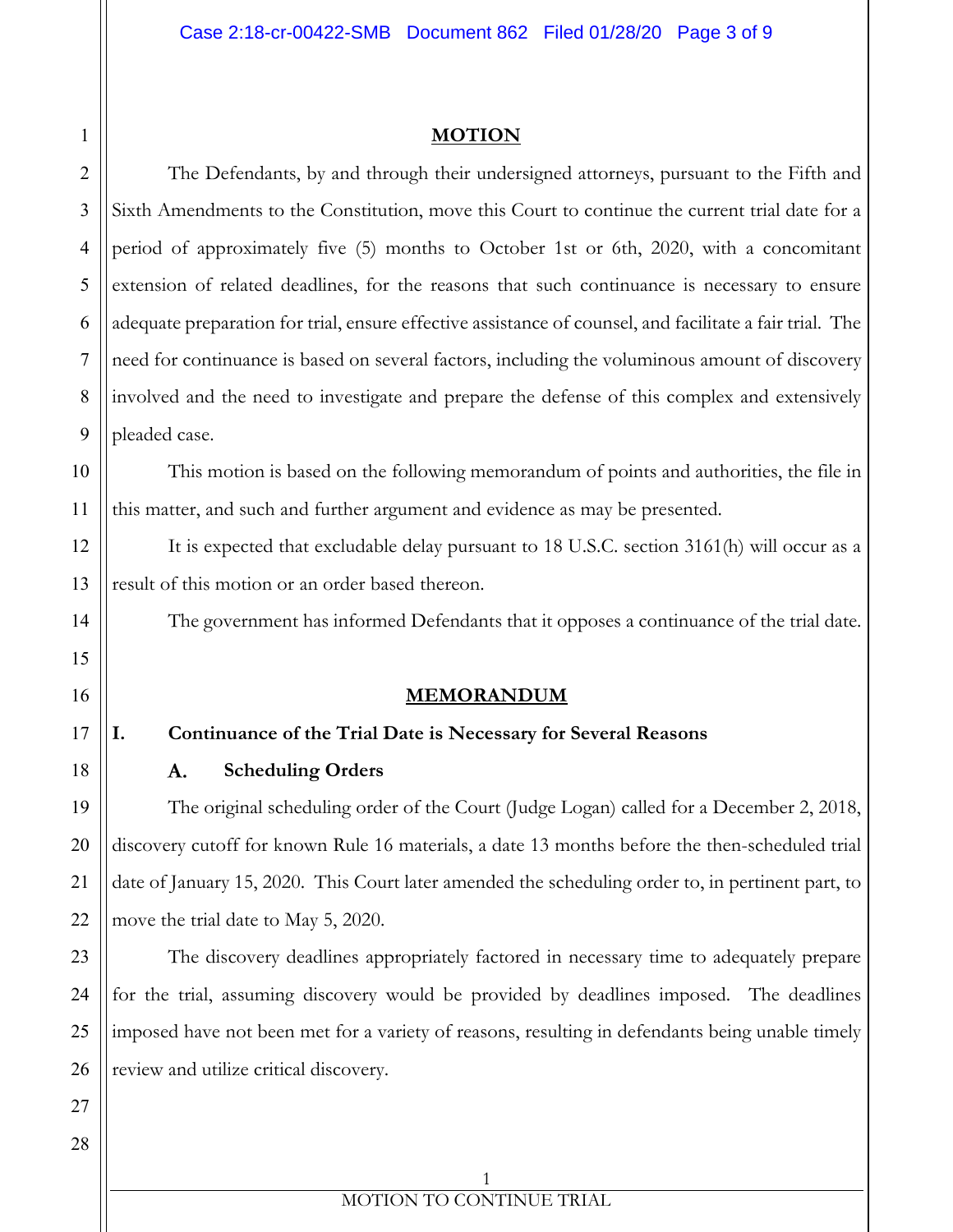Among other things, central to the allegations in the case is the Backpage server system ("the IT System"), an interactive system that housed, maintained and published the ads referenced in the Superseding Indictment ("SI"), as well as significant information related to Backpage's operations and procedures.<sup>1</sup> To date, as set forth below, defense counsel, through no fault of their own, have been unable to review the IT System.

The government seized the IT System prior to indictment in April 2018. Due to complexities in trying to produce it, the government was not able to produce the IT System by the December 2018 Rule 16 discovery deadline. About a week after the discovery cutoff, on December 10, 2018, the government sent a letter indicating that information would require more time to be produced:

> "[The] raw database files cannot be simply reviewed or loaded into a viewer to reconstruct the data. We are currently working on a solution to review these database files and correlate the images posed to the image server to the posts from the database files. . . . Once all servers are imaged, investigators will be able to provide hash verified image copies of all imaged drives. Due to the capacity of the Backpage servers this will be a time intensive undertaking and the imaged copies will be distributed over hundreds of hard disks."

12345678910111213141516171819202122232425262728**The Backpage IT System** In or about February 2019, the government informed the defense that some, but not all, portions of the IT System would be available for pickup at the FBI Office in Phoenix, in the form of hard drives. On March 8 and 11, 2019, counsel for Defendant Spear picked up approximately 56 drives. Those 56 hard drives contained forensic images of, or data from, some of the over 100 seized servers (with those servers containing an unknown number of hard drives). Defendants thereafter engaged forensic expert Tami Loehrs to assist in accessing the information on the 56 hard drives. In April, May and June, Defendants and the government dialogued multiple times about Defendants' expressed inability to access the information on those hard drives, but reached an impasse on how to resolve the issues.

26 27

<span id="page-3-0"></span>28

1

2

3

4

5

6

7

8

9

10

11

12

13

14

15

16

17

18

19

20

21

22

23

24

The Court heard extensive evidence regarding the capabilities of the System during hearings in October and December 2019 related to Defendants' Motion to Compel Production of the IT System.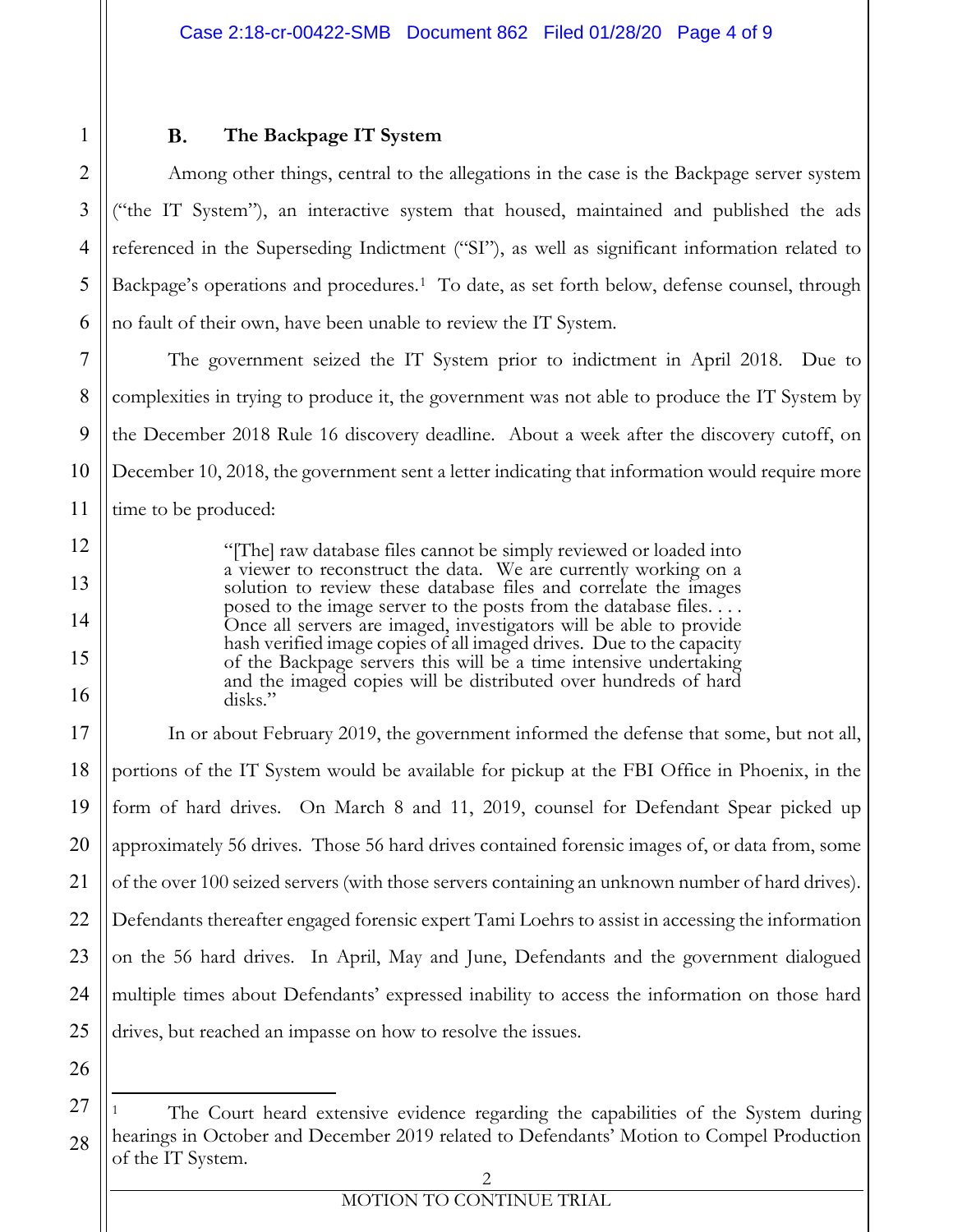#### Case 2:18-cr-00422-SMB Document 862 Filed 01/28/20 Page 5 of 9

10 12 On Jime D, 2019, Defendants filed a Motion to Compel Discovery premised on<br>24 Defendants' position in at they were unable to reasonably review the information on the TI<br>System in the manner produced, and stelling in Ord Defendants' position that they were unable to reasonably review the information on the IT System in the manner produced, and seeking an Order that the government produce the IT System to Defendants in the same operable fashion as when seized. The Court set the motion for hearing on September 13, 2019, and thereafter held related evidentiary hearings on October 3, October 25, and December 2, 2019. On January 7, 2020, the Court issued its order denying the motion, finding among other things that the IT System was reasonably usable in the form produced by the government, if Defendants retained an expert skilled in SQL and ZFS. Thereafter, Defendants set out to retain an expert(s) with those skills to attempt to access the information in the IT System, with the benefit of the information provided by the government during the hearings. Defense counsel has sent the government's IT System production to a qualified expert, and will be working with that expert to try to access and begin review of the IT System.

Separate from Defendants' concerns about the form of the government's production of the IT System, the government acknowledged on November 19, 2019, that three hard drives it provided to defense counsel in March 2019 were physically defective, and it agreed to replace those drives. The government identified one of the defective drives as containing part of a disk array from the master database server from Amsterdam, which contained all marketplace database MySQL files. The government identified two of the defective drives as containing part of a disk array from the image server in Amsterdam, which contained all the images from Backpage ads. The government has just made the replacements for the defective hard drives available to Defendants, informing Defendants yesterday, on January 27, 2020, that the drives were ready to be picked up.

The information on the IT System is central to the case and vital to defense preparation. Among other things:

The government's allegations in the SI sets forth at least 50 particular ads; the IT System contained information about particular ads and advertisers, as well as relevant potential historical information about those same ads and advertisers.

# 3

1

2

3

4

5

6

7

8

9

11

12

13

14

15

16

17

18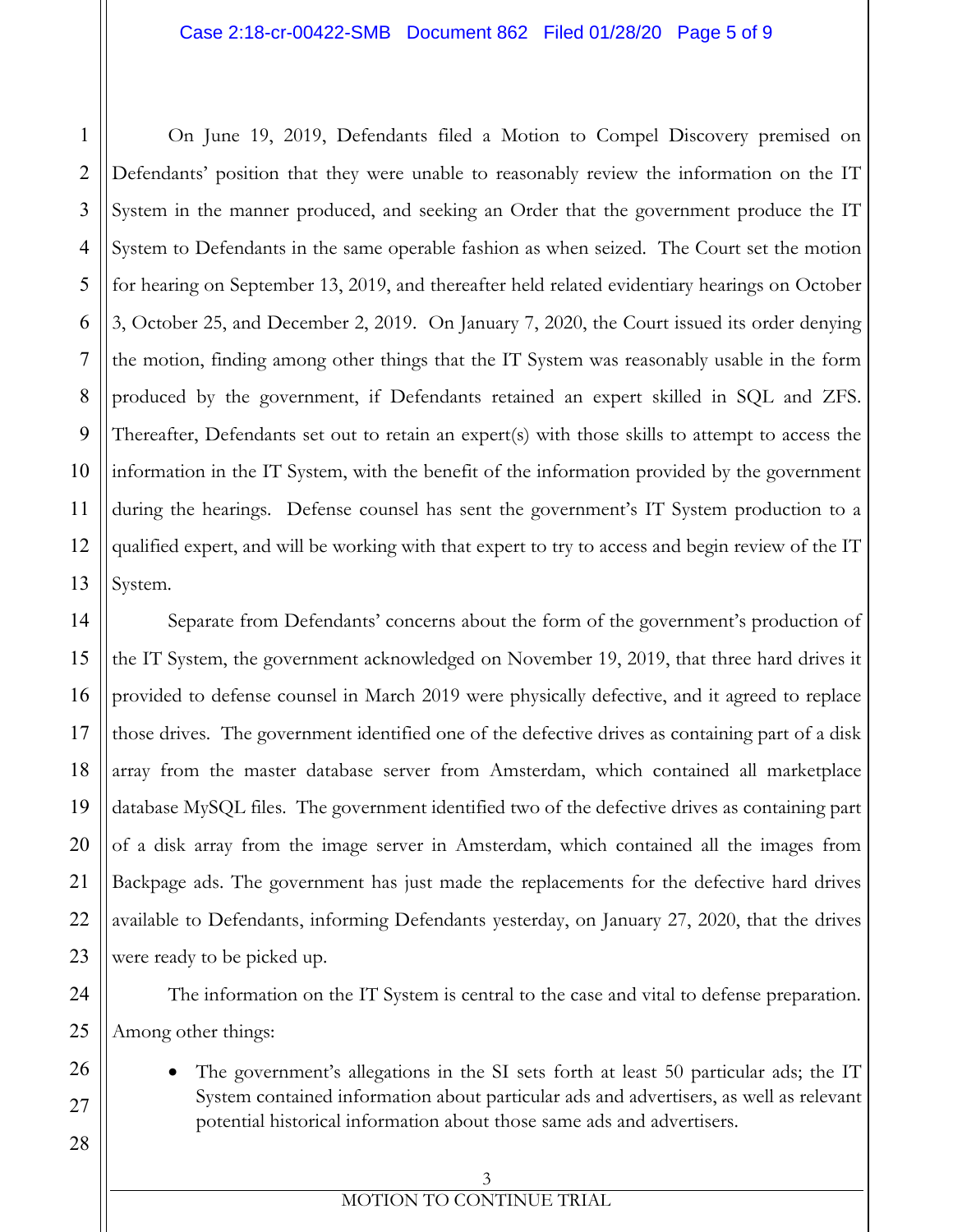- example that Backpage utilized reciprocal links to known prostitution sites and agreed to post ads of known pimps and prostitutes; the IT System contained information indicating banner ads and relationships with particular customers.
- The SI alleges Backpage laundered money by using particular forms of payment; the IT System contained information about costs and payment methods in general, as well as for particular ads and advertisers.[2](#page-5-0)

Defendants cannot adequately prepare for trial without review of and access to the significant information on the IT System.

# **Voluminous Document Production**

The SI means three about diagnoins about common precises at Backpage, alleging for a more also of known principle indicating hanner ads and common provincing in The Single Backpage involvements in F11 System contained inf In addition to ferreting out the data relevant to the SI from the millions of advertisements and millions of pages of other information on the IT System that would put much of the evidence in perspective, the government has produced millions of pages of discovery, including hundreds of thousands of pages of materials produced since the December 2018, Rule 16 deadline. **Indeed, just last month,** over a year after the initial discovery cutoff**, on December 13 and 17, 2019, the government produced another 355,000 pages of documents.**[3](#page-5-1) The December production was password protected, with a password that did not work. The government provided a corrected password to Defendants on January 3, 2020. If Defendants correctly understand the genesis of the large productions the government just made, they expect the government to make additional sizeable productions of similar documents in the future.

<span id="page-5-1"></span>The government's cover letters for this production lists the page amounts as approximately 158,000 pages. On review, however, the government appears to have only Bates stamped certain pages but not all, resulting in a lower page count. Defendants' preliminary review of the production indicates it consists of over 355,000 pages.

# 4

# MOTION TO CONTINUE TRIAL

<span id="page-5-0"></span>The portion of the IT System containing payment information was not produced in March 2019 with the ad information. The government made that information available for pickup by Defendants on July 29, 2019. And, as far as Defendants have been able to ascertain, the government did not extract the SQL tables from the payment system from the disk images – so the data will not be accessible in the manner set forth by Mr. Frost with the ad data during the recent hearings. Therefore, Defendants have been unable to access any payment information and do not currently have any estimate of when, or if, they will be able to access that information.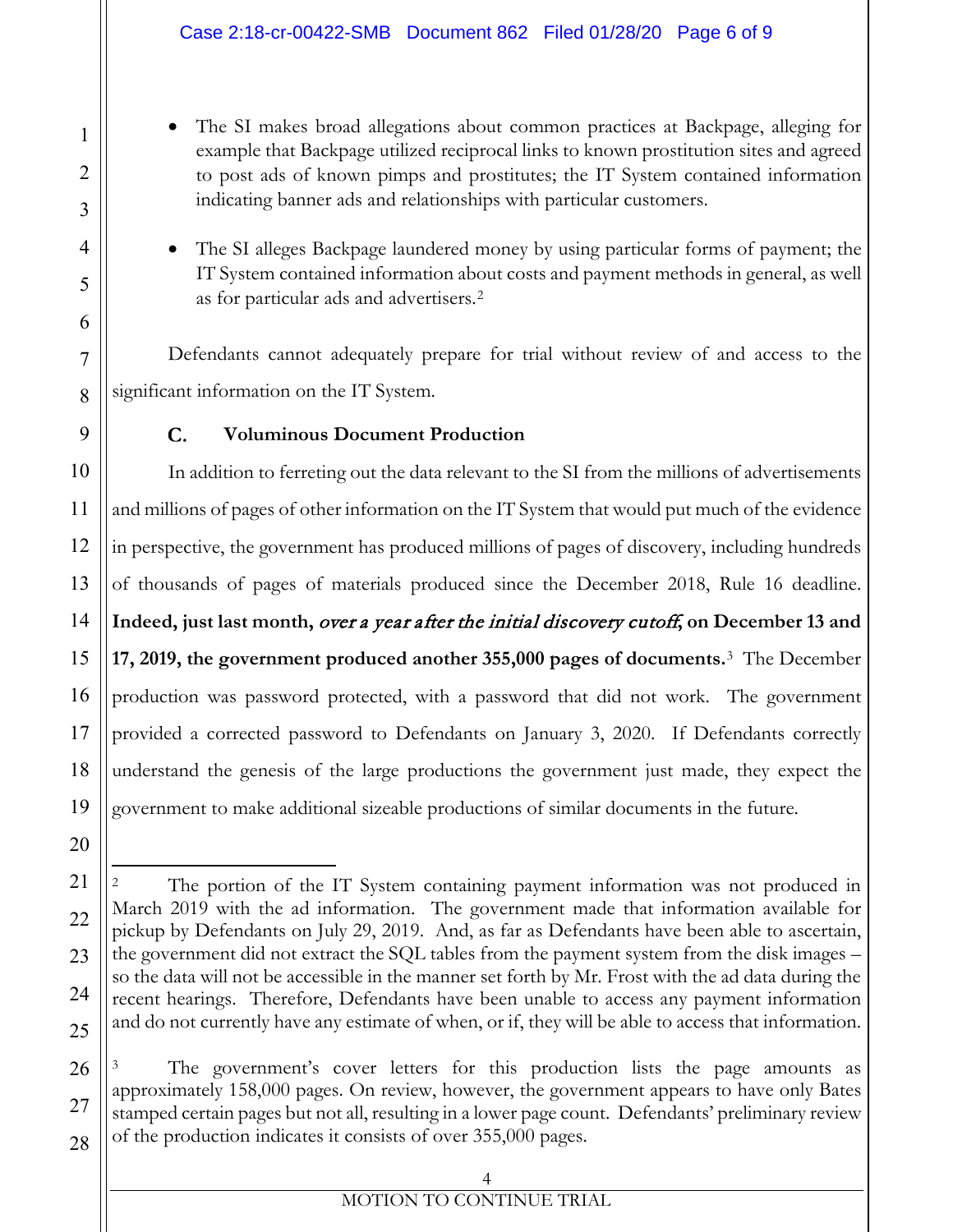legal industry.[4](#page-6-0) The 355,000 pages of documents recently produced consist of wide-ranging categories of documents, of varying page lengths. Defendants are in the process of organizing, culling, and reviewing the documents, and are not yet able to assess how long it will take to properly review them all; but they clearly will take significant time to review.

In short, Defendants still require several months to get through the written discovery production, and thereafter make use of it for investigation and defense preparation for trial.

#### **Witness Identification and Preparation**

12<br>
1234 legal industry<sup>41</sup> 116. 358,5,000 pages of documents secondy produced consists of the cargonics of interversions of varying page lengths. Defendants are not be process of organising<br>
4 categories of documents, or The government provided a witness list on April 1, 2019, that represented it intended to call over 100 witnesses at trial. On January 27, 2020, the government provided a revised list indicating it intends to call over 90 witnesses; 21 of those witnesses are new witnesses who were not on the initial witness list. The deadline for providing *Jencks* and impeachment materials was over four months ago (August 2019), and Defendants are still awaiting production of additional *Jencks*. Among other things, Defendants cannot properly prepare or evaluate witnesses for cross examination and/or consider witnesses to affirmatively present in a defense case without review of the IT System and the information on it relevant to the allegations in the SI, as well as *Jencks* and other materials related to those witnesses. The "who, what, why and where" revealed by those materials as they relate to allegations in the SI will trigger appropriate investigation and will have significant impact on defense counsels' decisions as to witnesses to call at trial.

## **II. Conclusion**

For all these reasons, Defendants require additional time to adequately prepare for trial. Defendants believe a continuance until at least October 2020 is necessary to provide sufficient time for adequate trial preparation.

Excludable delay pursuant to 18 U.S.C. § 3161(h) will occur as a result of this motion or from an order based thereon.

<span id="page-6-0"></span><sup>4</sup> David Degnan, *Accounting for the Cost of Electronic Discovery,* 12 Minn. J. L. Sci. & Tech. 151- 190 (2011) (noting that reviewer can cover about 400 documents a day).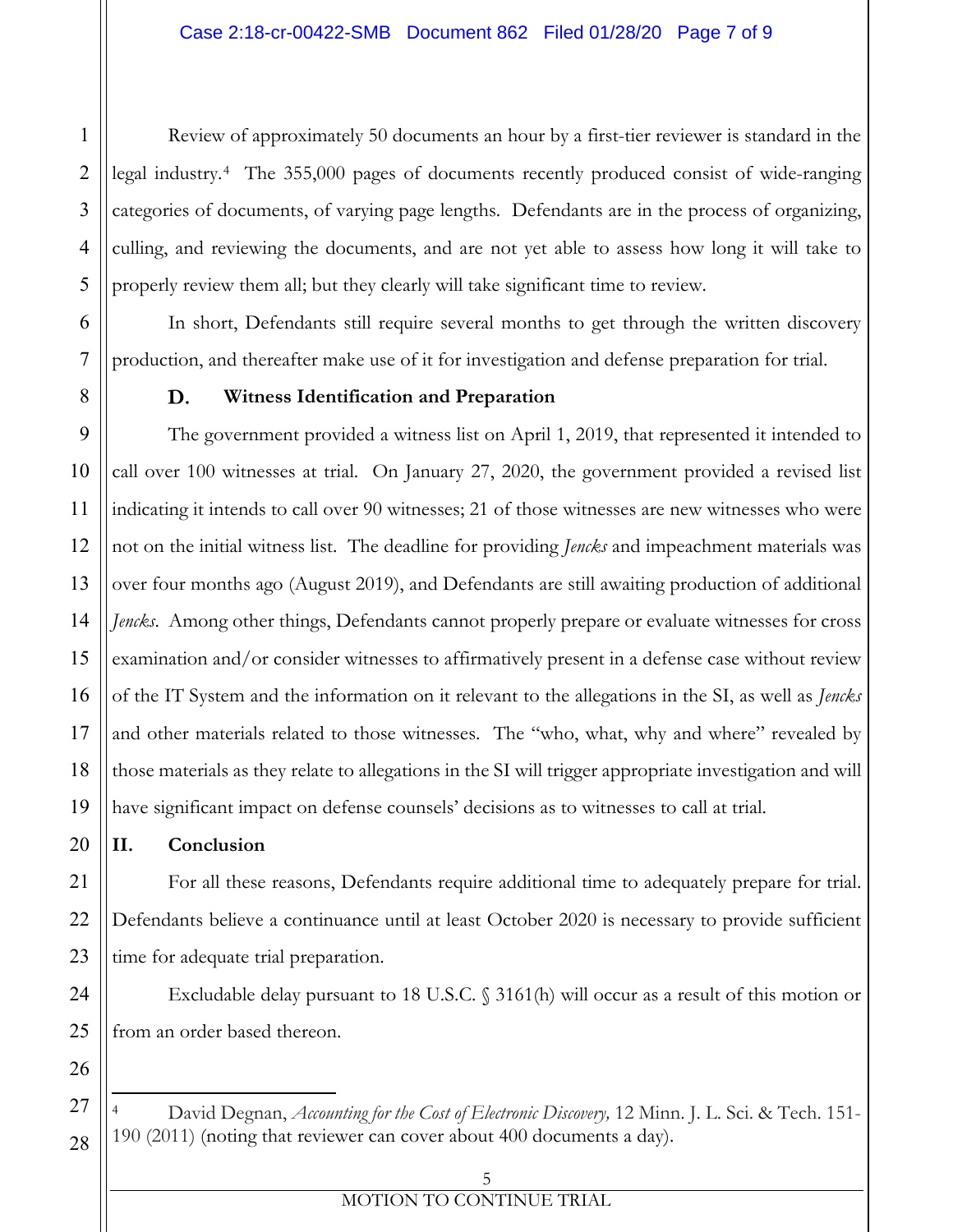2

1

3

4

5

6

7

8

9

10

11

12

13

14

15

16

17

18

19

20

21

22

23

24

25

26

27

28

6 MOTION TO CONTINUE TRIAL 12345678910111213141516171819202122232425262728RESPECTFULLY SUBMITTED this 28th day of January 2020, BIENERT | KATZMAN PC *s/ Thomas H. Bienert, Jr.*  Thomas H. Bienert, Jr. Whitney Z. Bernstein Attorneys for James Larkin LIPSITZ GREEN SCIME CAMBRIA LLP *s/ Paul J. Cambria, Jr.* Paul J. Cambria, Jr. Erin McCampbell Paris Attorneys for Michael Lacey BIRD MARELLA BOXER WOLPERT NESSIM DROOKS LINCENBERG AND RHOW *s/ Ariel A. Neuman* Ariel A. Neuman Gary S. Lincenberg Gopi K. Panchapakesan Attorneys for John Brunst FEDER LAW OFFICE, P.A. *s/ Bruce Feder* Bruce Feder Attorneys for Scott Spear DAVID EISENBERG PLC *s/ David Eisenberg* David Eisenberg Attorneys for Andrew Padilla JOY BERTRAND ESQ LLC *s/ Joy Bertrand* Joy Bertrand Attorneys for Joye Vaught